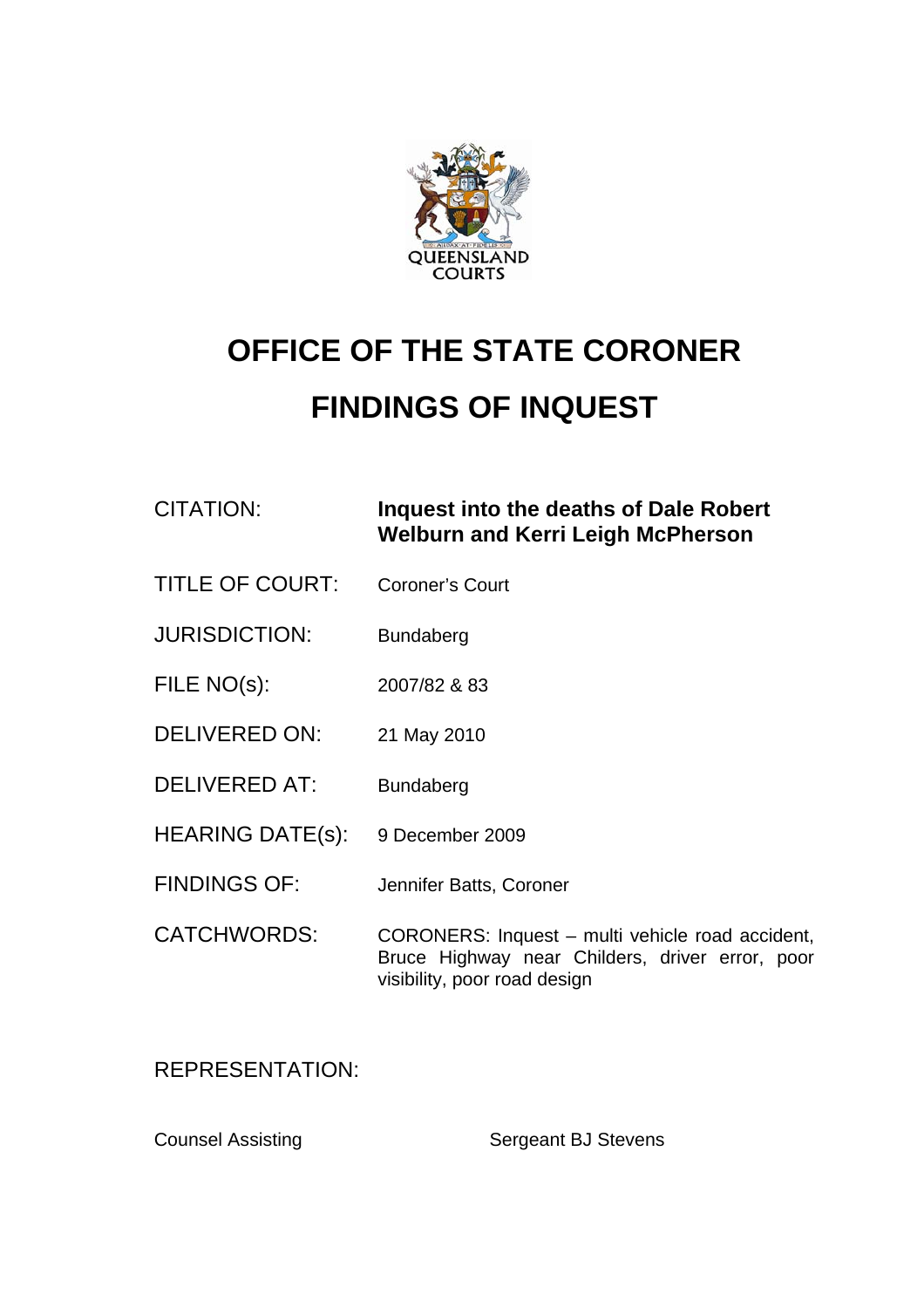The *Coroners Act 2003* provides in s45 that when an inquest is held, the coroner's written findings must be given to the family of the person who died, each of the persons or organisations granted leave to appear at the inquest and to various specified officials with responsibility for the justice system. These are my findings in relation to the deaths of Dale Robert Welburn and Kerri Leigh McPherson. They will be distributed in accordance with the requirements of the Act and posted on the web site of the Office of State Coroner.

Between 4:00pm and 4:20pm on 27th August 2007 a traffic accident involving three vehicles occurred at the intersection of the Bruce Highway and Lucketts Road, about 2 kilometres south of Childers.

As a result of the collision Dale Robert Welburn and Kerri Leigh McPherson both aged 29 years died instantly. Three others were seriously injured. One person was uninjured.

Queensland Ambulance Service and Queensland Fire and Rescue Service attended, as did members of the Queensland Police Service. The first officer to attend the scene was Constable Alfred Allan Philipp then of Childers Police.

He noted in his report to the Coroner the following: that at the time of the accident the weather was fine and clear, the road surface, which is sealed, was dry and clean and traffic in both directions was moderate. Further at the time of the crash, "the actual crash site roadway is two lanes (one in each direction) and there is a continuous double white line dividing the two lanes. The Bruce Highway has a passing lane to the left which can be used to get around vehicles that have stopped to turn right at Lucketts Road".

Later mechanical inspections of the vehicles involved revealed that no defects of any vehicle played a part in the crash. Neither speed nor alcohol contributed to the crash.

The accident occurred as the vehicle driven by Mr Welburn, a Holden Statesman was travelling north on the Bruce Highway. Occupants of that vehicle were returning home to Rockhampton from Brisbane. Ms McPherson was the front seat passenger of that vehicle. Their vehicle came up behind a stopped Ford Laser waiting to turn right into Lucketts Road. Mr Welburn attempted to pass the Ford Laser on the right hand side but clipped it at the driver's side rear corner, veering onto the wrong side of the road and colliding with a Subaru Station Wagon travelling south.

The point of impact was the driver's side of the Holden Statesman that vehicle being "T-boned", as it is known, by the Subaru vehicle. It seems more likely than not that Mr Welburn was attempting to return to the correct lane and this caused the vehicle to veer and for him to lose control of it.

As I am required pursuant to the provision of the *Coroners Act 2003* I make these formal findings: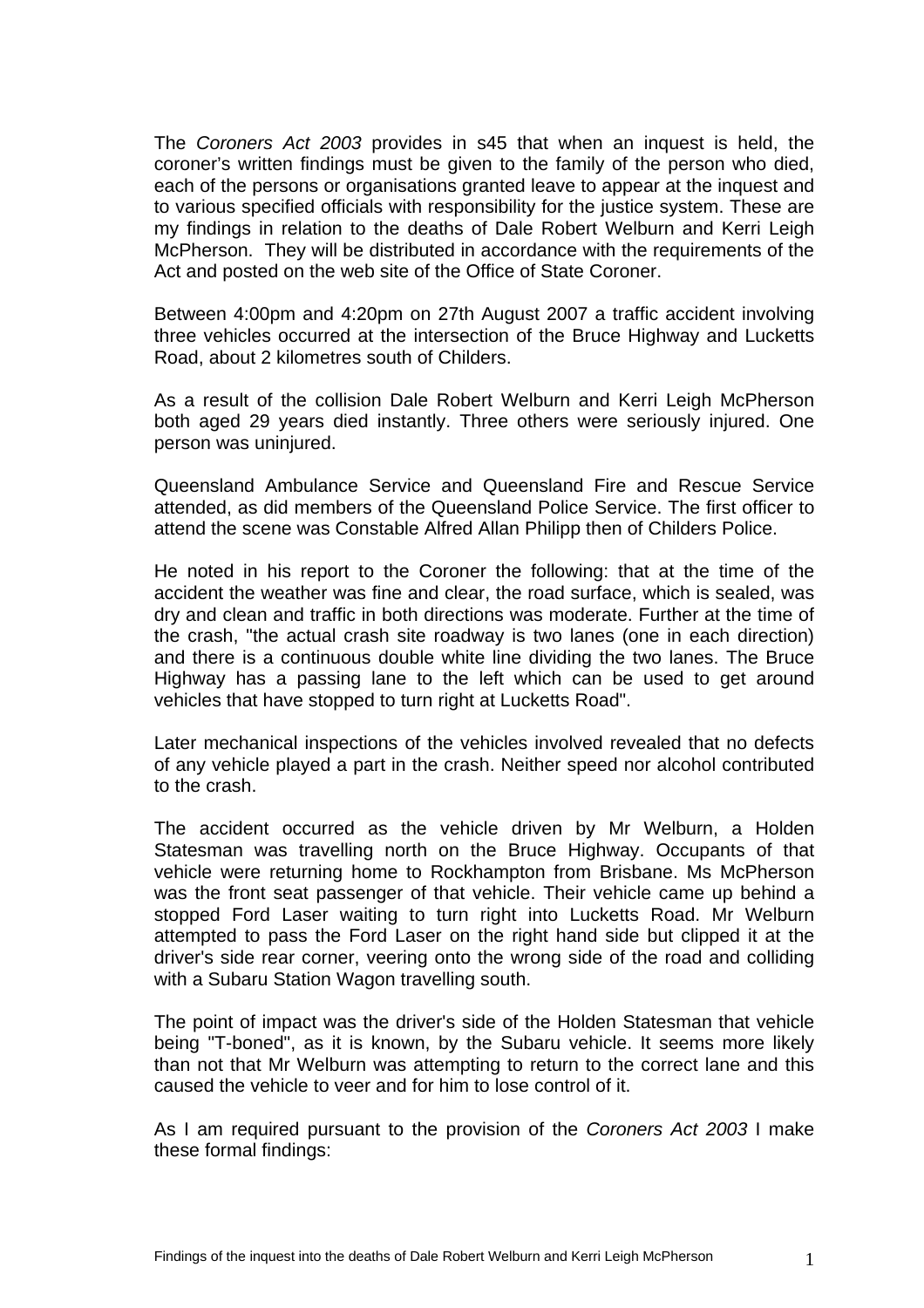|                         | <b>Identity of the deceased -</b> The deceased persons were Dale Robert<br>Welburn and Kerri Leigh McPherson.            |
|-------------------------|--------------------------------------------------------------------------------------------------------------------------|
| How they died -         | a traffic accident involving three vehicles.                                                                             |
| <b>Place of death -</b> | At the intersection of the Bruce Highway and<br>Lucketts Road, about 2 kilometres south of<br>Childers.                  |
| Date of death -         | 27 August 2007.                                                                                                          |
| Cause of death -        | Dale Robert Welburn                                                                                                      |
|                         | 1(a) Haemorrhage due to<br>1(b) Ruptured Aorta and Severe Leg Injuries due<br>to<br>1(c) Motor Vehicle Accident – Driver |
|                         | Kerri Leigh McPherson                                                                                                    |
|                         | 1(a) Haemorrhage due to<br>1(b) Chest and Abdominal Injuries due to                                                      |

1(c) Motor Vehicle Accident - passenger

Three factors are identified to have contributed to the cause of the crash in the report of Constable Alfred Allan Philipp namely, driver error, poor visibility and poor road design.

In relation to driver error:

*"The deceased driver of the Holden Statesman attempted to pass the stopped Ford Laser on the incorrect side contrary to the road markings on the road at that time and the road feature given that it was at a T intersection. The road markings leading up to the stopped Ford Laser were a continuous white line left side of a broken white line leading up to the intersection and a continuous double white line after the intersection. Overtaking or crossing these lines whilst northbound is prohibited.* 

*It may be the deceased driver came up to the Ford Laser with little time to pass safely to the left and veered right as an "instinctive overtaking reaction".* 

In relation to poor visibility: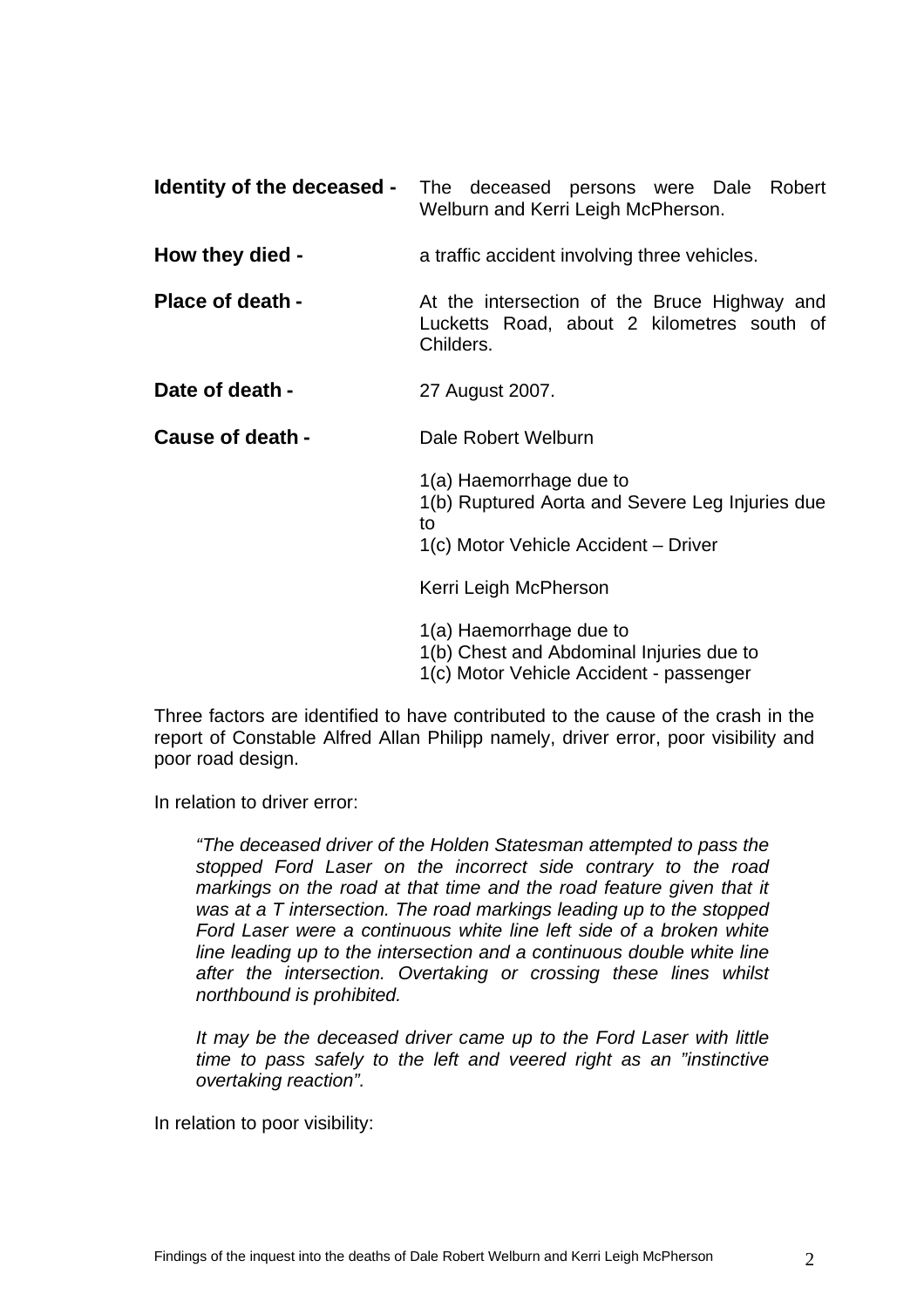*At the time of the crash, the sun is not at its lowest point on the horizon nor directly in the faces of northbound traffic. However, the sun's rays do begin to take effect on visibility at this time of day creating shadowing, diminishing colour differentiation and glare.* 

*Witness Michael Stanton states the sun was in his eyes when he was travelling north towards the accident scene.* 

*Constable Philips went back at the same time the next day and concluded that the sun did very likely contribute to the crash..*

In relation to poor road design:

*"Bruce Highway - Lucketts Road intersection is a popular "short-cut" used by Bundaberg road users travelling from Bundaberg via Goodwood Road to Hervey Bay or Brisbane and return. The intersection is more popular than ever since the recent upgrade of Goodwood Road.. Lucketts Road also houses popular tourist destinations known as 'Mammino Icecream' and 'Snakes Downunder'.* 

*The northbound passing lane on the Bruce Highway was (at time of the incident) a widened section of road enabling vehicles to pass to the left side of stopped traffic at Lucketts Road intersection. This passing lane was poorly delineated and often catches northbound traffic by surprise due to the stopped traffic being in the main northbound lane with no dedicated turn-right lane markings. In other words, northbound traffic is merrily travelling on a long flat straight section of road at 100 kilometres per hour and all of a sudden a vehicle slows or is stopped in the main lane intending to turn right into Lucketts Road."*

The Inquest heard evidence from Constable Philipp and Lance Ronald Christiansen, Manager Corridor Management and Operations, a civil engineer by training employed by Queensland Transport and Main Roads whose responsibility includes considering recommendations that arise as a result of fatal crashes. Whilst several options were canvassed in relation to further improvement of the area where this crash occurred, realistically, only two options were considered by witnesses to be reasonably open and they were closing the road entirely or making it "left-in, left-out" the latter more fully discussed later in these findings.

The present arrangement, instituted very soon after the crash as a result of Police engaging with Transport and Main Roads and other stakeholders, allows a dedicated right hand turn lane for north-bound traffic. No incidents have been reported at this intersection since that alteration was made to the road.